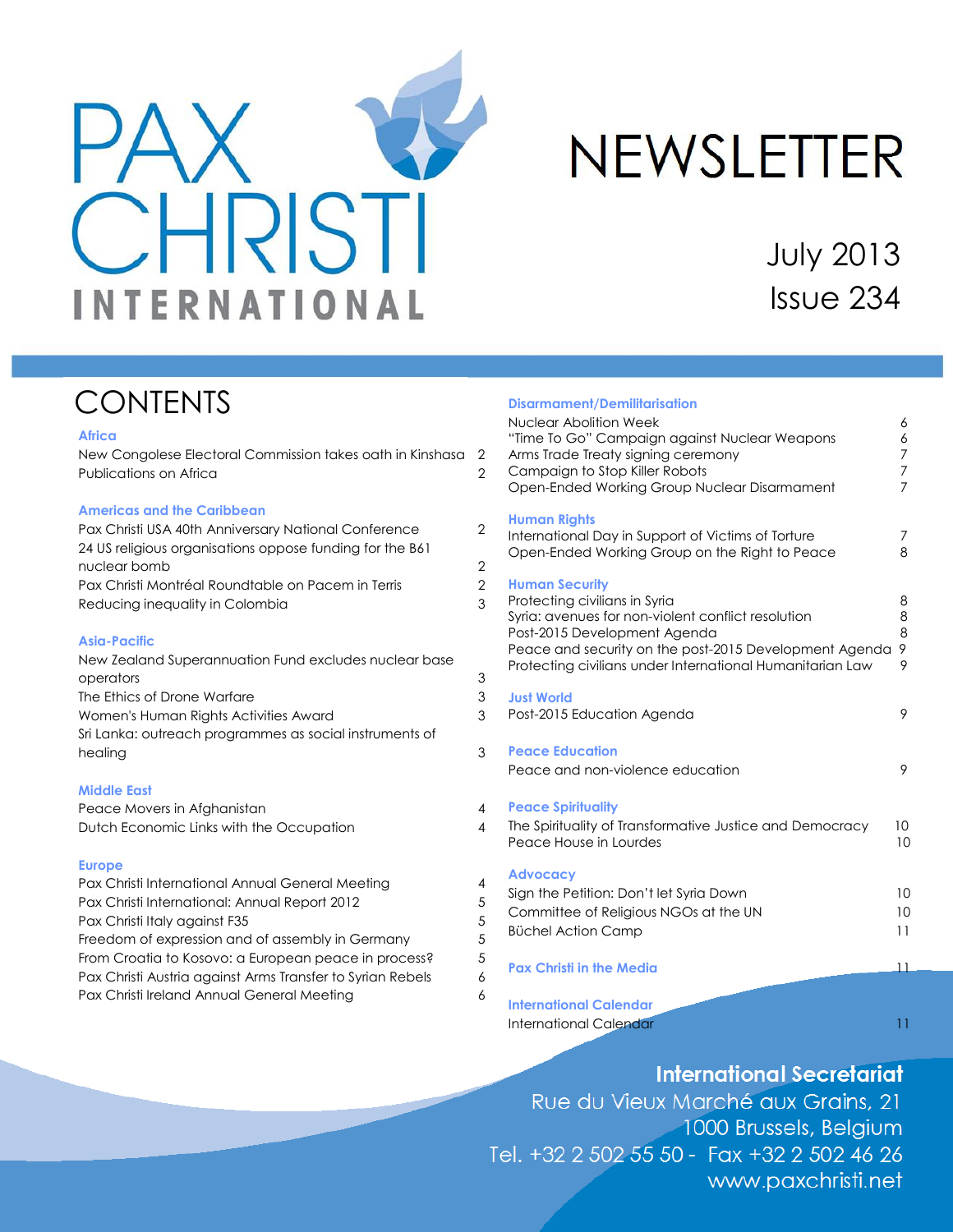# **AFRICA**

### **New Congolese Electoral Commission takes oath in Kinshasa**

DR Congo's new Independent Electoral Commission took oath in Kinshasa on 14 June 2013. After the electoral hardships of late 2011, the new commission is faced with a difficult mandate. From East Congo, Nadia Nsayi, policy officer for Central Africa at Pax Christi Flanders and Broederlijk Delen, reports on how the new commission was received and what challenges lie ahead of it. Read more [here](http://www.paxchristi.be/wp/wp-content/uploads/2013/06/kiescommissie-QA-2013-06-17.pdf) (in Dutch). Nadia's visit to Congo was also featured in the Flemish Catholic press Kerknet Nieuws. Read more [here](http://www.kerknet.be/actua/nieuws_detail.php?nieuwsID=115584) (in Dutch). [■](#page-0-0)

### **Publications on Africa**

Two new publications on Africa are available from the Life and Peace Institute, a Pax Christi Member Organisation in Sweden. The latest issue of the Horn of [Africa Bulletin](http://archive.paxchristi.net/2013/2013-0273-en-af-GE.pdf) features analyses on Kenya as a new test case for the International Criminal Court, the African Union and foreign policy lessons from the European Union, as well as an interesting account of local peace-building initiatives in Kenya's Sotik/Borabu border. The [New Routes](http://archive.paxchristi.net/2013/2013-0271-en-eu-NT.pdf)  [Journal](http://archive.paxchristi.net/2013/2013-0271-en-eu-NT.pdf) includes updates on the recent developments in Somalia and Mali, the continuous struggle for peace in the DRC, the impact of peace-building programmes in the Asia-Pacific region, and other useful reviews and resources. For more information on the work of the Life and Peace Institute, see: [www.life-peace.org.](http://www.life-peace.org/) [■](#page-0-0)

# **AMERICAS AND CARIBBEAN**

### **Pax Christi USA 40th Anniversary National Conference**

The annual national conference of Pax Christi USA took place in Atlanta, Georgia, on 14-16 June 2013. The event entitled *"Remembering the Past with Gratitude, Living the Present with Enthusiasm, Embracing the Future with Confidence and Hope"* observed the 40th anniversary of Pax Christi USA and the 50th anniversary of Pope John XXIII's Pacem in Terris encyclical. Speakers included Bishop Thomas Gumbleton and Rev. Bryan Massingale, STD. The conference featured a series of workshops as well as a visit to the Martin Luther King, Jr. Center for a prayer ritual. Pax Christi International Secretary General José Henríquez attended the event. Read more [here.](http://paxchristiusa.org/programs/national-conference-2013/) [■](#page-0-0)

### **24 US religious organisations oppose funding for the B61 nuclear bomb**

On 10 June 2013, a group of 24 religious organisations across the United States, among them two Pax Christi International member organisations, i.e. Pax Christi USA and the Maryknoll Office for Global Concerns, addressed a letter to the U.S. Senate's *Appropriations Subcommittee on Energy and Water Developmen*t urging it to oppose funding for the B61 nuclear bomb refurbishment in the fiscal year 2014 budget. Read more [here](http://archive.paxchristi.net/2013/2013-0274-en-am-AC.pdf). [■](#page-0-0)

### **Pax Christi Montréal Roundtable on Pacem in Terris**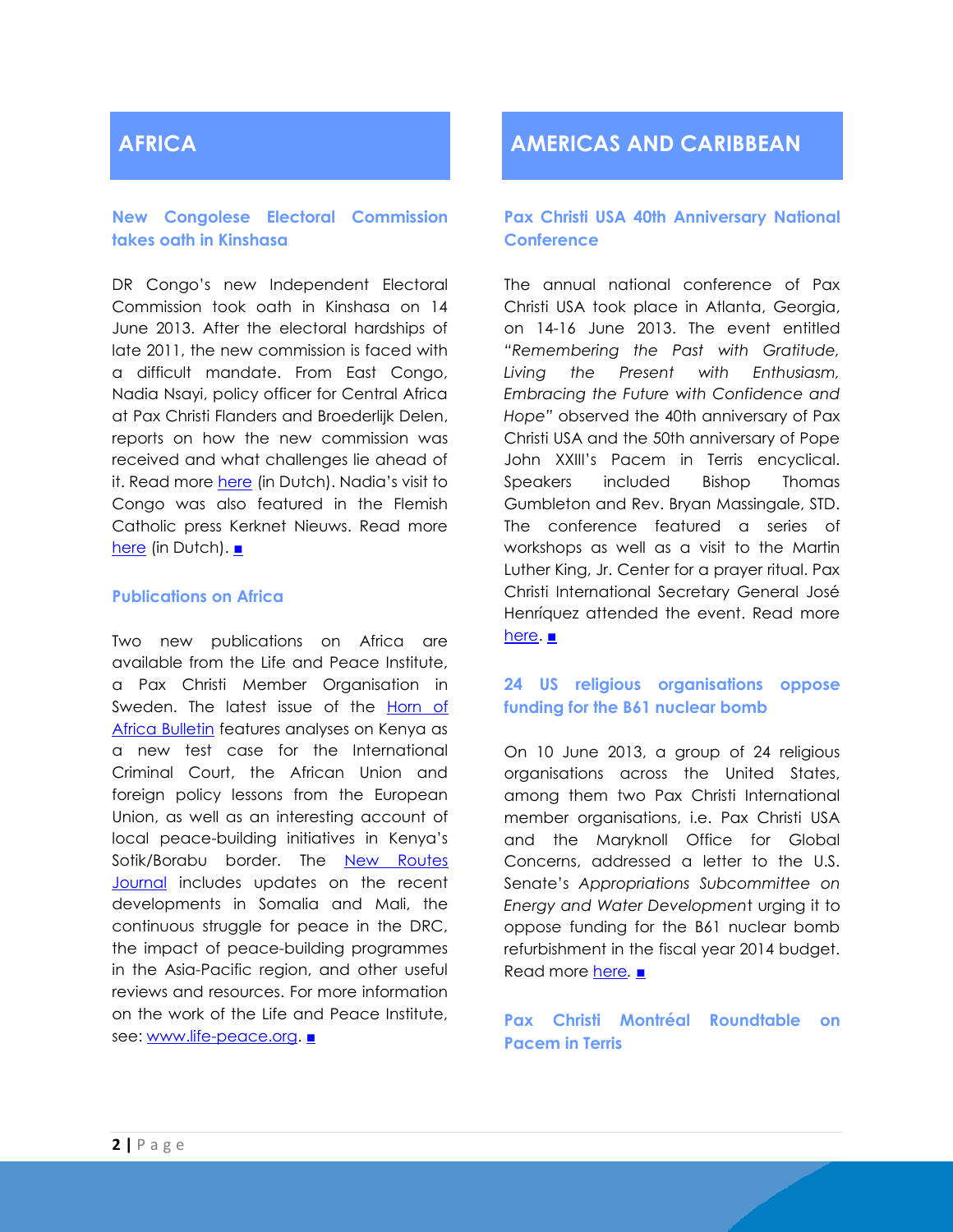More than a hundred people attended a roundtable organised by Pax Christi Montréal on 6 June 2013 to discuss possible ways for commitment to justice and peace in Quebec. The event was occasioned by the publication of *"Pacem in Terris - Peace on Earth"* marking the 50th anniversary of Pope John XXIII's encyclical. The book was published by Novalis, under the editorial direction of Gregory Baum, with the collaboration of 15 authors. Read the roundtable [press release](http://archive.paxchristi.net/2013/2013-0266-fr-am-PS.pdf) (in French). The speech delivered by Claire Doran, Director of Education, Development and Peace, at the book launch, can be found [here.](http://archive.paxchristi.net/2013/2013-0263-fr-eu-PS.pdf) Book order details can be found [here.](http://archive.paxchristi.net/2013/2013-0259-fr-am-PS.pdf) ■

### **Reducing inequality in Colombia**

Pax Christi International hails the agreement on land reform reached at the end of May in Havana by the delegations of the Colombian government and the FARC guerrillas. It is the first agreement after more than six months of peace talks. Read more [here.](http://www.nytimes.com/2013/05/27/world/americas/colombian-peace-talks-bear-fruit.html?_r=3&) [■](#page-0-0)

# **ASIA - PACIFIC**

### **New Zealand Superannuation Fund excludes nuclear base operators**

Pax Christi Aotearoa New Zealand, a member of the Aotearoa New Zealand branch of the International Campaign to Abolish Nuclear Weapons (iCAN), welcomes the recent exclusion of a group of nuclear base operators from New Zealand's \$22 billion Superannuation Fund. iCAN Aotearoa New Zealand has been campaigning for a long time for the exclusion of companies

involved in the manufacture and testing of cluster munitions and nuclear explosive devices from the Fund. Read more [here.](http://www.nonukes.nl/en/news/new-zealand-superannuation-fund-excludes-nuclear-base-operators) [■](#page-0-0)

### **The Ethics of Drone Warfare**

Pax Christi Australia's Joe Camilleri has authored an opinion editorial on the ethical battle over the use of drone technology, published by the Australian opinion and analysis portal, ABC The Drum. The article questions the United States' use of drone technology in the name of the 'just war' doctrine. Read the full article [here.](http://www.abc.net.au/unleashed/4720046.html) [■](#page-0-0)

### **Women's Human Rights Activities Award**

The Women's Fund for Peace and Human Rights, winner of the 2007 Pax Christi International Peace Award for their initiative on Women's Active Museum on War and Peace, is currently launching the Women's Human Rights Activities Award (Yayori Award) 2013. The Yayori Award focuses on women activists, journalists, and artists who work at the grassroots level with socially marginalised peoples throughout Asia in order to create a 21st century free from war and discrimination against women. Nominations can be submitted until 25 August. Further details can be found [here.](http://www.wfphr.org/yayori/English/top.html) [■](#page-0-0)

### **Sri Lanka: outreach programmes as social instruments of healing**

A new resource on outreach programmes as social instruments of healing is available from the Human Rights Office Kandy, a Pax Christi Member Organisation in Sri Lanka which aims to assist survivors of the civil war in their pursuit for justice. Read more [here.](http://archive.paxchristi.net/2013/2013-0275-en-ap-PB.pdf) [■](#page-0-0)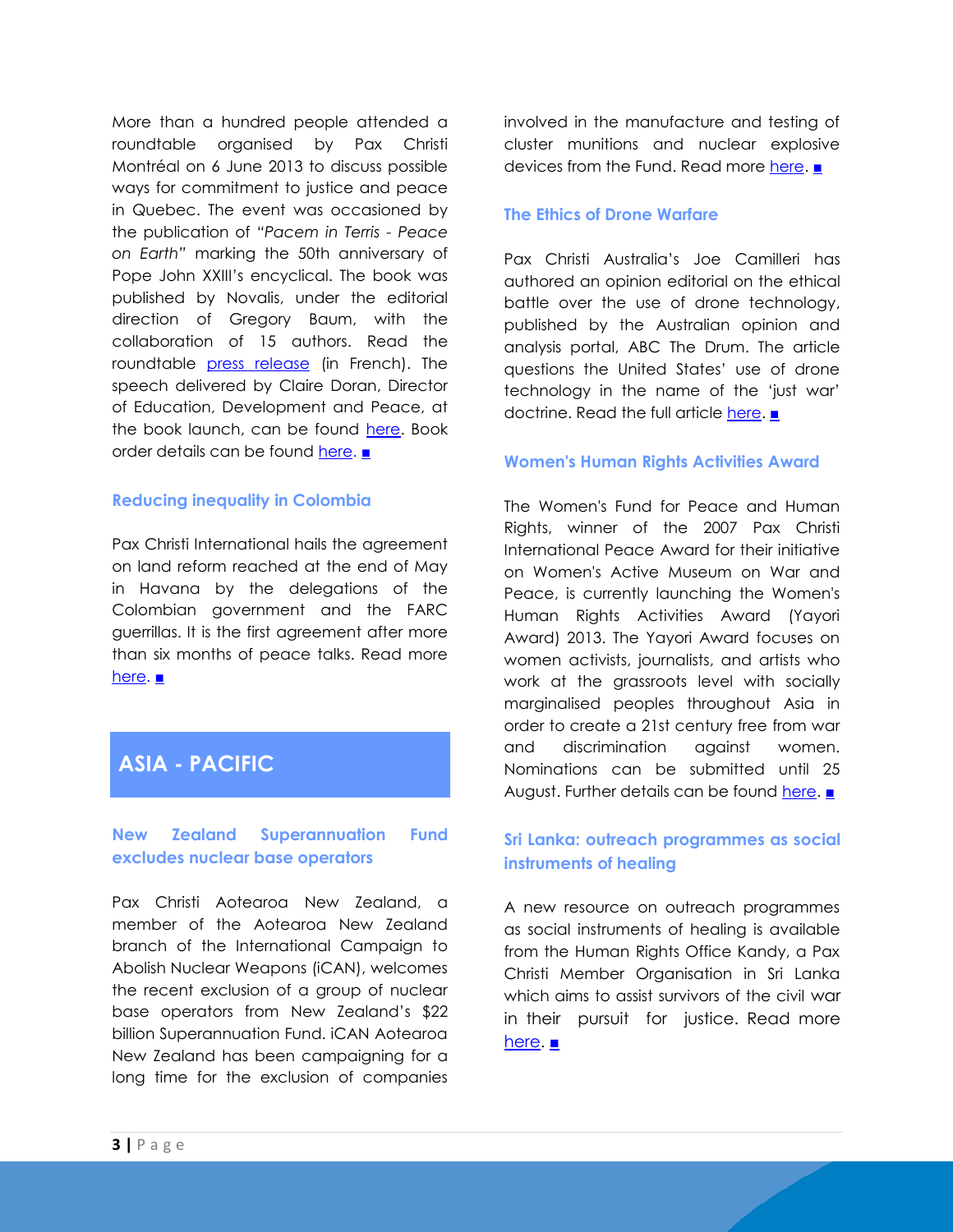# **MIDDLE EAST**

### **Peace movers in Afghanistan**

A group of peace activists, among them Christine Hofmann, Secretary General of Pax Christi Germany, and Reiner Braun, Board member of the International Peace Bureau, has recently completed a one-week visit to Kabul, Afghanistan. The group met with a range of Afghan interlocutors from the government and the Islamic and secular opposition, as well as representatives of the Taliban, NGOs and civil society organisations. The picture of daily life in a war zone and the conclusions put forward regarding steps to be taken to bring peace to this tragic land are both important and challenging. [■](#page-0-0)

### **Dutch economic links with the Occupation**

Cordaid, ICCO and IKV Pax Christi are three Dutch peace and development organisations that advocate a resolution to the Israeli-Palestinian conflict in line with international law provisions. These three organisations regard international trade relationships with the Israeli occupation forces as an obstruction. Together they have commissioned a report which aims to identify past and current Dutch economic links with the Israeli occupation of Palestinian and Syrian territories. Read the full report in [English](http://www.icco.nl/nl/linkservid/1D72A8EA-B208-3BF1-34E2972CD36E4613/) and [German.](http://archive.paxchristi.net/2013/2013-0195-de-me-HR.pdf) [■](#page-0-0)

# **EUROPE**

### **Pax Christi International Annual General Meeting**

Pax Christi International held its Annual General Meeting (AGM) on 10-12 June 2013 in Berlin, Germany. The event was attended by representatives of the Pax Christi sections and the International Secretariat. Pax Christi Germany hosted the event.

The 2013 AGM was dedicated to the renewal of the international leadership structures for the timeframe 2013-2016. Strengthening the Pax Christi International movement through knowledge-sharing and coordination planning around core issues pertaining to its mission, was also on the agenda.

Ms. Marie DENNIS (United States of America) and Msgr Kevin DOWLING (South Africa) were re-elected as International Co-Presidents of Pax Christi International for the timeframe 2013-2016. Fr. Jan PETERS s.j. (Netherlands) was re-elected as International Treasurer of Pax Christi International 2013-2016. A new International Board 2013-2016 was also elected.

The 2013 AGM included further sessions on the economic roots of conflict, drones and automated war systems, the current situation in Syria, and other issues of common concern. Participants also received input and shared their experiences with campaigning, advocacy, and networking.

The next Pax Christi International AGM will be held in Sarajevo, in June 2014.

Read the 2013 AGM press release in **English**, [French,](http://archive.paxchristi.net/2013/2013-0277-fr-eu-GE.pdf) [Spanish](http://archive.paxchristi.net/2013/2013-0279-es-eu-GE.pdf) and [German.](http://archive.paxchristi.net/2013/2013-0280-de-eu-GE.pdf) See pictures from the event [here.](http://www.flickr.com/photos/paxchristi_int/sets/72157634160837817/) [■](#page-0-0)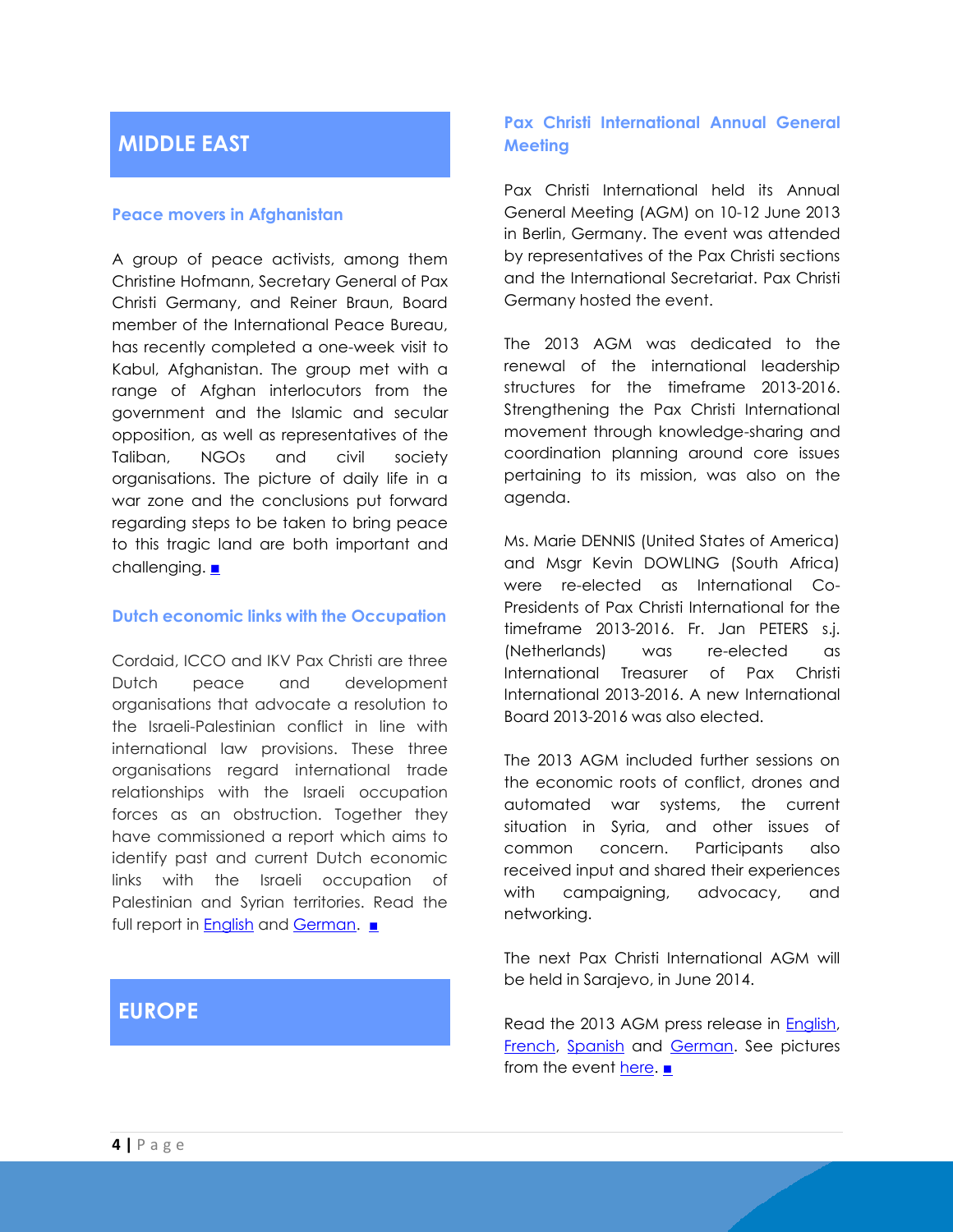### **Pax Christi International: Annual Report 2012**

Pax Christi International's 2012 Annual Report is now available in [English](http://archive.paxchristi.net/2013/2013-0268-en-gl-IS.pdf) and [French.](http://archive.paxchristi.net/2013/2013-0269-fr-gl-IS.pdf) It highlights the International Secretariat's networking, capacity building, and advocacy efforts over the past year. In 2012, networking activities focused on Latin America and the Caribbean, and on the Middle East with the aim of enhancing dialogue and strengthening regional coordination. Interregional and/or crossborder capacity building initiatives were undertaken with the Pax Christi sections and other partners to meet the goals of the Pax Christi Global Strategic Framework 2012- 2015.

The International Secretariat's advocacy efforts in 2012 were centered around articulating a clear and coherent message to international institutions and decisionmakers on policies that shape peace processes and that affect the lives of people who live in situations of violent conflict; ensuring competent representation of the global network at international decision-making centres; addressing international bodies of Church and other religious leaders in view of stimulating greater action for peace with justice; and expanding global relationships by linking with international campaigns, coalitions, and other NGOs. [■](#page-0-0)

### **Pax Christi Italy against F35**

Pax Christi Italy deplores the Italian Government's decision to purchase 90 F-35 fighter-bombers. In a press release dated 21 June, Bishop Giovanni Giudici, President of Pax Christi Italy and Bishop of the Diocese of Pavia, declared: "we do not understand

how is it possible to combine the purchase of a fighter-bomber, which is an attack weapon, with our constitutional principle of repudiating war". Read the full press release in [English](http://www.paxchristi.net/sites/default/files/documents/paxchristiitalyf35.pdf) and [Italian.](http://www.paxchristi.it/?p=7417) [■](#page-0-0)

### **Freedom of expression and of assembly in Germany**

In a press statement from 13 June 2013, Pax Christi Germany deplores the violent intervention of police forces during the Blocupy Frankfurt Protest in early June.

Blockupy Frankfurt gathered about 20,000 people from all over Germany and nearby countries to protest against the policy of the government and the banks regarding the European debt crisis. What started as a peaceful demonstration soon escalated into a violent crackdown, whereby more than 200 activists were brutally injured by the police. The German section of Pax Christi sees this as an unacceptable infringement against the freedom of expression and of assembly in Germany and demands competent authorities to clarify the situation and prevent future escalations. Read the press release in German [here.](http://www.paxchristi.de/fix/files/doc/pax%20christi%20sieht%20Meinungs-%20und%20Versammlungsfreiheit%20in%20Gefahr%2013062013.pdf) [■](#page-0-0)

### **From Croatia to Kosovo: a European peace in process?**

On 13 June 2013, IKV Pax Christi Netherlands together with Platform Spartak and Pax It hosted a BalkanBorrel entitled *"From Croatia to Kosovo: a European peace in process?".* The event discussed the impact of EU enlargement on peace and prosperity in Croatia and northern Kosovo. This BalkanBorrel was part of the Week of Human Rights organised by the municipality of Utrecht. [■](#page-0-0)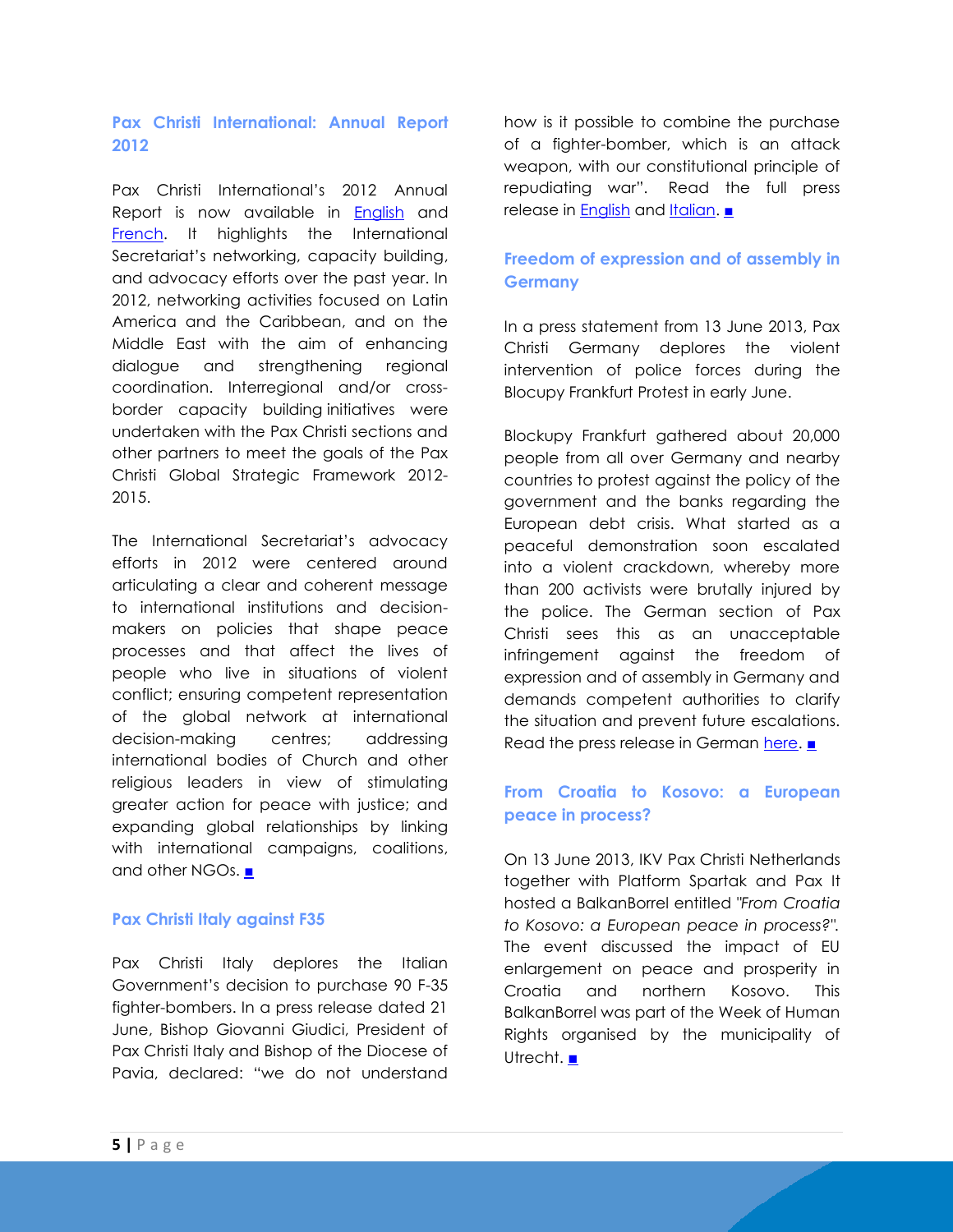### **Pax Christi Austria against Arms Transfer to Syrian Rebels**

Pax Christi Austria strongly opposes the decision of certain EU-states, notably the UK and France, to release the transfer of arms to the rebels in Syria.

In a press release dated 2 June 2013, Pax Christi Austria explicitly welcomes the position of the Austrian government, which – in keeping with active neutrality and a policy of peace – supports the continuity of the arms embargo and a political solution of the Syrian conflict through negotiations. Read the full press release in **English.** [■](#page-0-0)

### **Pax Christi Ireland Annual General Meeting**

The Annual General Meeting (AGM) of Pax Christi Ireland, an all-Ireland section of Pax Christi International, was held in Dublin in May. Dr. Bryan Maguire was elected Chairperson of the organisation. Mairead McKeown from Belfast and Sr. Margaret Ivers from Dublin were also elected to the executive committee. There was a short reflection on Pacem in Terris (Peace on Earth) that was occasioned by the 50th anniversary of Pope John XXIII's encyclical. The AGM reviewed some of Pax Christi Ireland's international advocacy initiatives on issues related to anti-personnel landmines, cluster munitions, the Arms Trade Treaty and nuclear disarmament. For more information, see: [http://www.paxchristi.ie.](http://www.paxchristi.ie/) [■](#page-0-0)

# **DISARMAMENT/ DEMILITARISATION**

### **Nuclear Abolition Week**

On 6 – 13 July 2013 Nuclear Abolition Week kicks off with activities across the world for a ban on nuclear weapons. This global week of action is intended to raise awareness of the unacceptable harm caused by nuclear weapons and of the urgent need for a ban treaty. During this week, supporters of the International Campaign to Abolish Nuclear Weapons (ICAN) from all around the world will take to the streets, meet with policymakers, organise public meetings and more to show their government that they expect full-fledged support for a treaty banning nuclear weapons.

There are many ways you can [get involved.](http://www.icanw.org/nuclear-abolition-week-2/what-is-nuclear-abolition-week/) To sign the petition and call on your government to initiate and support negotiations for a treaty to ban nuclear weapons at the earliest possible date, click [here.](http://www.goodbyenuk.es/petitions/new) <u>[■](#page-0-0)</u>

### **"Time To Go" Campaign against Nuclear Weapons**

Pax Christi Flanders, Vrede, Vredesactie and Coordination Nationale d'Action pour la Paix et la Démocratie have initiated a campaign for the removal of American nuclear weapons stationed in Belgium. The *'Time [To Go'](http://archive.paxchristi.net/2013/2013-0285-en-gl-SD.pdf)* Campaign aims to mobilise the entire Belgian social sector, including labour unions, key political figures, and the cultural sector. The campaign will end with a big manifestation on 20 October 2013 in the Jubilee Park (Cinquentennaire) in Brussels with a clear message: "Time to Go! Nuclear weapons out of Belgium." To learn more about this campaign, including how you can get involved, visit: [www.timetogo.be.](http://www.timetogo.be/) [■](#page-0-0)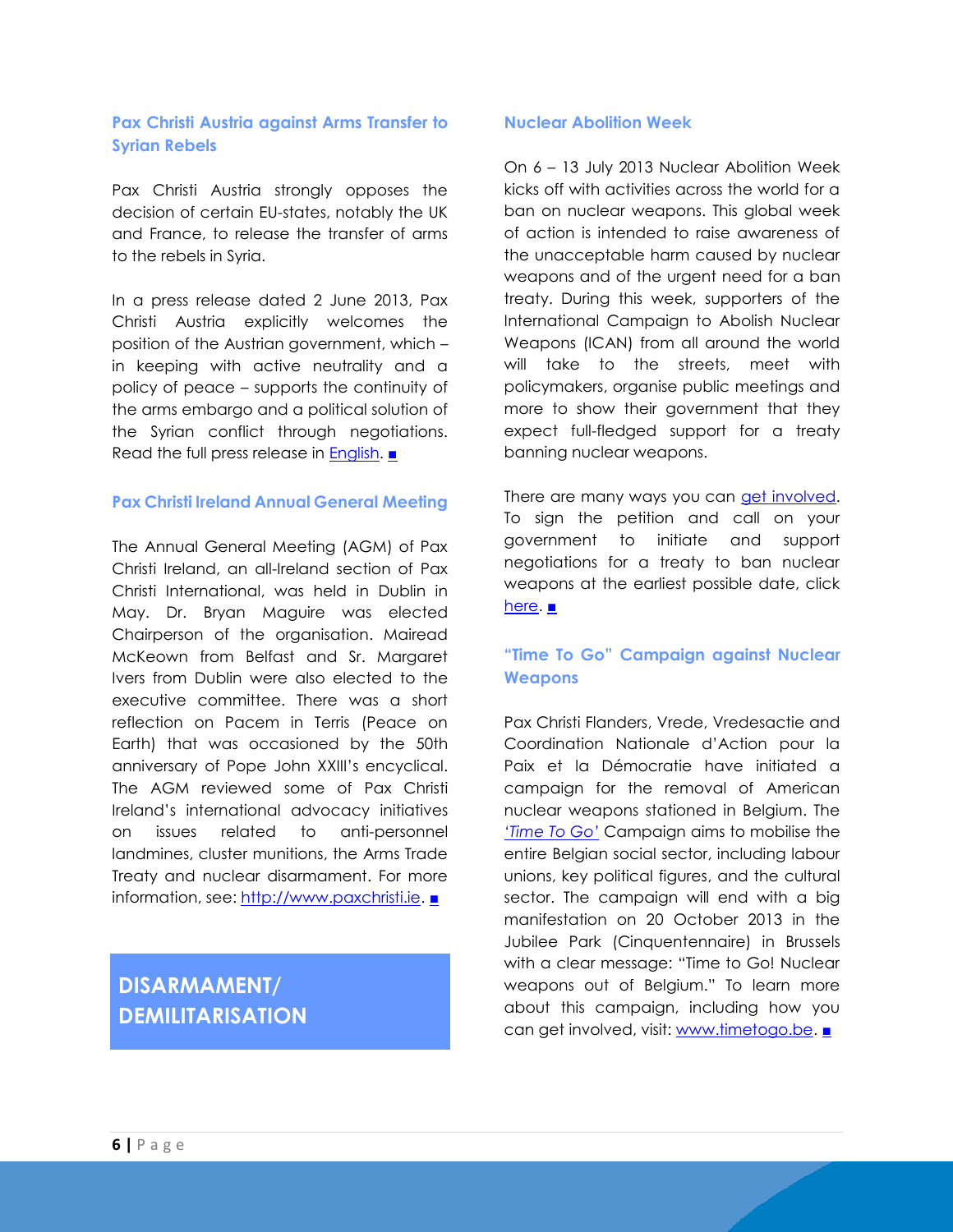### **Arms Trade Treaty signing ceremony**

The Arms Trade Treaty (ATT), adopted by the UN General Assembly on 2 April 2013, opened for signature on 3 June at the UN headquarters in New York. 67 States signed the new treaty, enough to pass the 50 signature minimum threshold and secure entry into force within 90 days from ratification. Switzerland and Trinidad and Tobago expressed interest in hosting the ATT Secretariat. Beth Begley, Representative of Pax Christi International at the United Nations, attended the signing ceremony. [■](#page-0-0)

### **Campaign to Stop Killer Robots**

Fully autonomous weapons or "killer robots" were discussed for the first time ever at the United Nations on 30 May 2013, following the presentation of the [report](http://www.ohchr.org/Documents/HRBodies/HRCouncil/RegularSession/Session23/A-HRC-23-47_en.pdf) on 'lethal autonomous robotic weapons' by UN Special Rapporteur Christof Heyns. General consensus was reached that killer robots must be addressed as a matter of priority.

A [statement](http://www.stopkillerrobots.org/wp-content/uploads/2013/05/KRC_StatementHRC_30May2013_DELIVERED.pdf) was delivered to the UN Human Rights Council in Geneva on this occasion by the "Campaign to Stop Killer Robots". Launched in London in late April, the Campaign calls for urgent action to preemptively ban fully autonomous weapons or killer robots which, once activated, can select and engage targets without further intervention by a human.

The Campaign has meanwhile received support from 33 NGOs in 16 countries. IKV Pax Christi Netherlands is part of the Steering Committee. Pax Christi Aotearoa/New Zealand is also one of the campaign supporters. All NGOs, community groups, and professional associations that wish to support the Campaign's call for a ban on killer robots are invited to join. Details on how to get involved are available [here.](http://www.stopkillerrobots.org/act/) [■](#page-0-0)

### **Open-Ended Working Group Nuclear Disarmament**

In October 2012, the UN General Assembly convened an open-ended working group (OEWG) to develop proposals to take forward multilateral nuclear disarmament negotiations for the achievement and maintenance of a world without nuclear weapons. Chaired by Ambassador Manuel B. Dengo Benavides of Costa Rica, the OEWG met in May and June, and it will convene again on 19-30 August 2013. An OEWG report to the UN General Assembly's First Committee is foreseen for October 2013. Susi Snyder of IKV Pax Christi Netherlands is participating in some of the working group's meetings. [■](#page-0-0)

## **HUMAN RIGHTS**

### **International Day in Support of Victims of Torture**

On the International Day in Support of Victims of Torture, 26 June, Pax Christi International joined an appeal by nine international and Mexican human rights organisations to express their concern regarding the implementation by the Mexican authorities of their obligations under the Convention against Torture and Other Cruel, Inhuman and Degrading Treatment or Punishment.

Torture and ill-treatment continue to be widely used in Mexico, particularly by law enforcement agencies and judicial police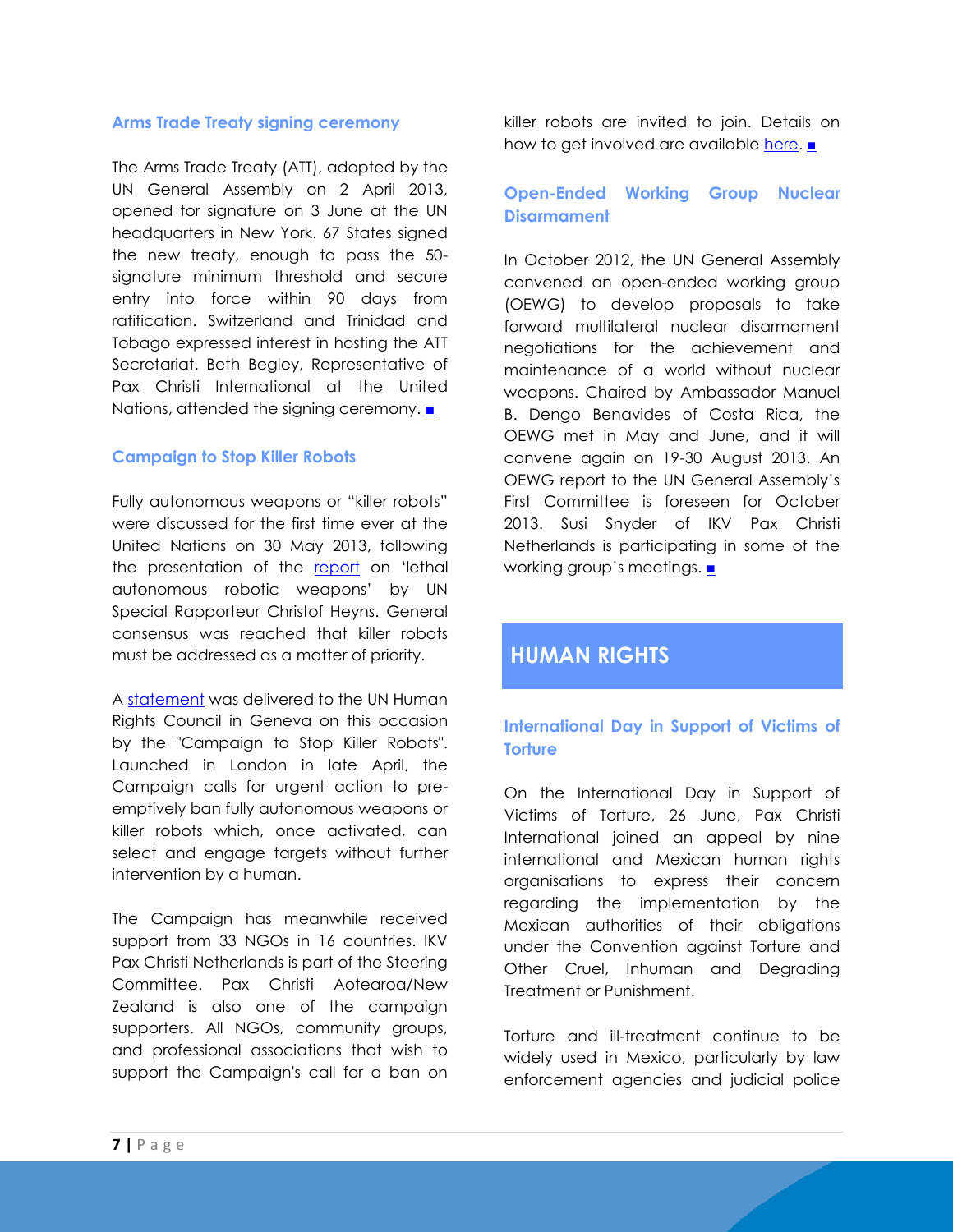at state level and municipal police on arrest or during the first hours of custody. Impunity for torture remains the norm and raises serious concern that measures to combat torture have so far been insufficient to overcome many of the factors that make it a common phenomenon. Read more here in [English](http://archive.paxchristi.net/2013/2013-0290-en-am-AC.pdf) and [Spanish.](http://archive.paxchristi.net/2013/2013-0289-es-am-AC.pdf) [■](#page-0-0)

### **Open-Ended Working Group on the Right to Peace**

Pax Christi International expressed its support for the written statement entitled *"Progress report of the Open-Ended Working Group on the Right to Peace: Civil, Society Organisations assessment"* before the 23rd Session of the UN Human Rights Council that took place in Geneva in June. Read the full statement in **English**.

Pax Christi International was also present at a press conference on *"Future Challenges of the Open-Ended Working Group on the Right to Peace*" organised by the Permanent Mission of Costa Rica to the UN on 5 June, in the margins of the 23rd session of the UN Human Rights Council. [■](#page-0-0)

## **HUMAN SECURITY**

### **Protecting civilians in Syria**

In a recent editorial on the situation in Syria, Bishop Marc Stenger, President of Pax Christi France, recalls the urgent need to assist and protect civilians caught up in the escalating conflict, as well as refugees who have fled the country to neighboring Lebanon and Jordan. Bishop Marc Stenger urges humanitarians and peace advocates to join

efforts with Pax Christi in order to address this situation. Read the full editorial in [French.](http://archive.paxchristi.net/2013/2013-0282-fr-me-HR.pdf) [■](#page-0-0)

### **Syria: avenues for non-violent conflict resolution**

The Brussels-based European Bureau for Conscientious Objection organised a debate on Syria *"Conflict in Syria, back from the border: Can Pacifists act?"* on 1 June. Recently returned from Lebanon, where he met with key players in Lebanon and Syria in order to explore and support possibilities for reconciliation throughout the Syrian conflict, Francesco Candelari, Secretary General of the International Fellowship of Reconciliation, gave an account of his experience in the field and discussed with the audience potential avenues for nonviolent response to the Syrian conflict. Pax Christi International Secretary General, José Henríquez attended the event. [■](#page-0-0)

### **Post -2015 Development Agenda**

On 30 May, the High Level Panel on the Post-2015 Development Agenda released a report entitled "A New Global Partnership: Eradicate Poverty and Transform Economies through Sustainable Development" which sets out a universal agenda to eradicate extreme poverty from the face of the earth by 2030 and to deliver on the promise of sustainable development. The report states that "freedom from fear, conflict and violence is the most fundamental human right, and the essential foundation for building peaceful and prosperous societies." This report is the starting point of a global discussion leading to a special UN General Assembly meeting on the post-2015 development agenda in September 2013. The report in full length can be found [here](http://www.post2015hlp.org/wp-content/uploads/2013/05/UN-Report.pdf) (English).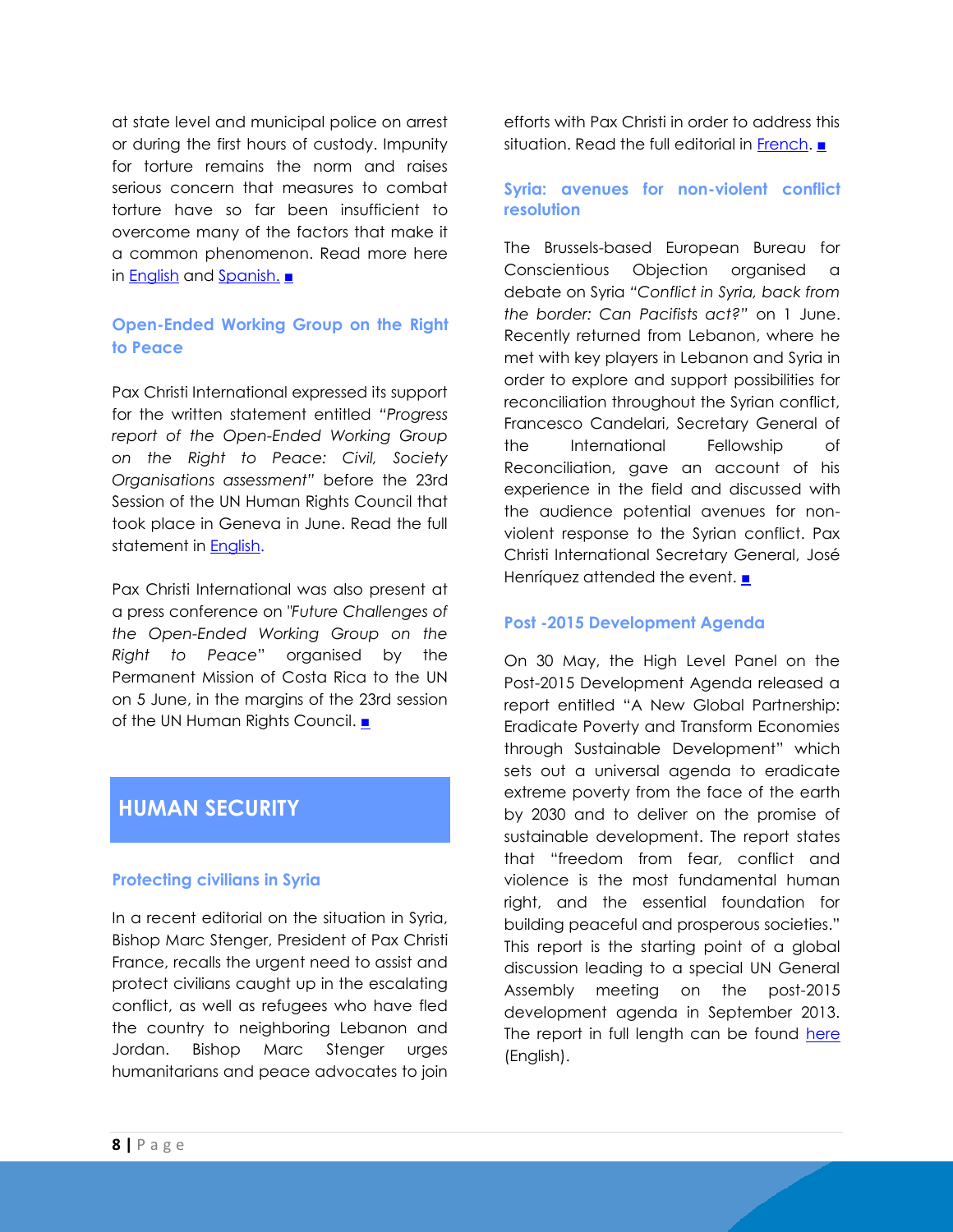On 31 May, the High Level Panel on the Post-2015 Development Agenda held a discussion with delegates of NGOs at the UN headquarters in New York. Panellists put forward recommendations regarding the report. Beth Begley and Alexandra Hiniker, Pax Christi International's representatives to the UN, attended the meeting. [■](#page-0-0)

### **Peace and security on the post -2015 Development Agenda**

IKV Pax Christi and the Global Partnership for the Prevention of Armed Conflict (GPPAC), welcome the inclusion of "ensuring stable and peaceful societies" as one of 12 universal goals and national targets proposed by the High Level Panel on the Post-2015 Development Agenda in its recent report *"A New Global Partnership: Eradicate Poverty and Transform Economies through Sustainable Development"*.

The two Netherlands-based organisations have decided to jointly address the inclusion of a peace and security goal in the post-2015 development agenda. Jan Gruiters (IKV Pax Christi): "Since violence and instability are the largest obstacles to development, we now have the opportunity to ensure better results are achieved in conflict-affected countries. The challenge now is to engage governments to adopt 'stable and peaceful societies' as a universal goal and to agree upon clear indicators measuring progress within the post 2015 framework."

The two organisations are in the process of finalising their campaign strategy. More information can be found [here.](http://archive.paxchristi.net/2013/2013-0283-en-gl-HS.pdf) [■](#page-0-0)

**Protecting civilians under International Humanitarian Law**

The International Coalition to Ban Uranium Weapons (ICBUW), IKV Pax Christi and the Toxic Remnants of War Project (TRWP) delivered a joint statement at the *"Reclaiming the Protection of Civilians under International Humanitarian Law"* conference in Oslo on 23-24 May 2013.

ICBUW, IKV Pax Christi, and TRWP believe that greater attention should be paid to the long-term post-conflict civilian health legacy from environmental contamination and degradation. Documenting, communicating, and managing environmental contamination must be viewed as a key component of protecting the long-term health of civilians, particularly where the capacity of national authorities to provide these services may be constrained. Further details can be found [here.](http://www.toxicremnantsofwar.info/trw-and-the-protection-of-civilians-under-ihl-statement/) [■](#page-0-0)

# **JUST WORLD**

### **Post -2015 Education Agenda**

The First NGO/UNESCO International Forum on Education entitled *"Which Education Goals for Tomorrow's Citizens of the World: Is Quality Enough?"* will be held on 23 September at UNESCO Headquarters in Paris, France and will bring perspectives from higher education and civil society to inspire reflection on the post-2015 education agenda. [■](#page-0-0)

# **PEACE EDUCATION**

**Peace and non-violence education**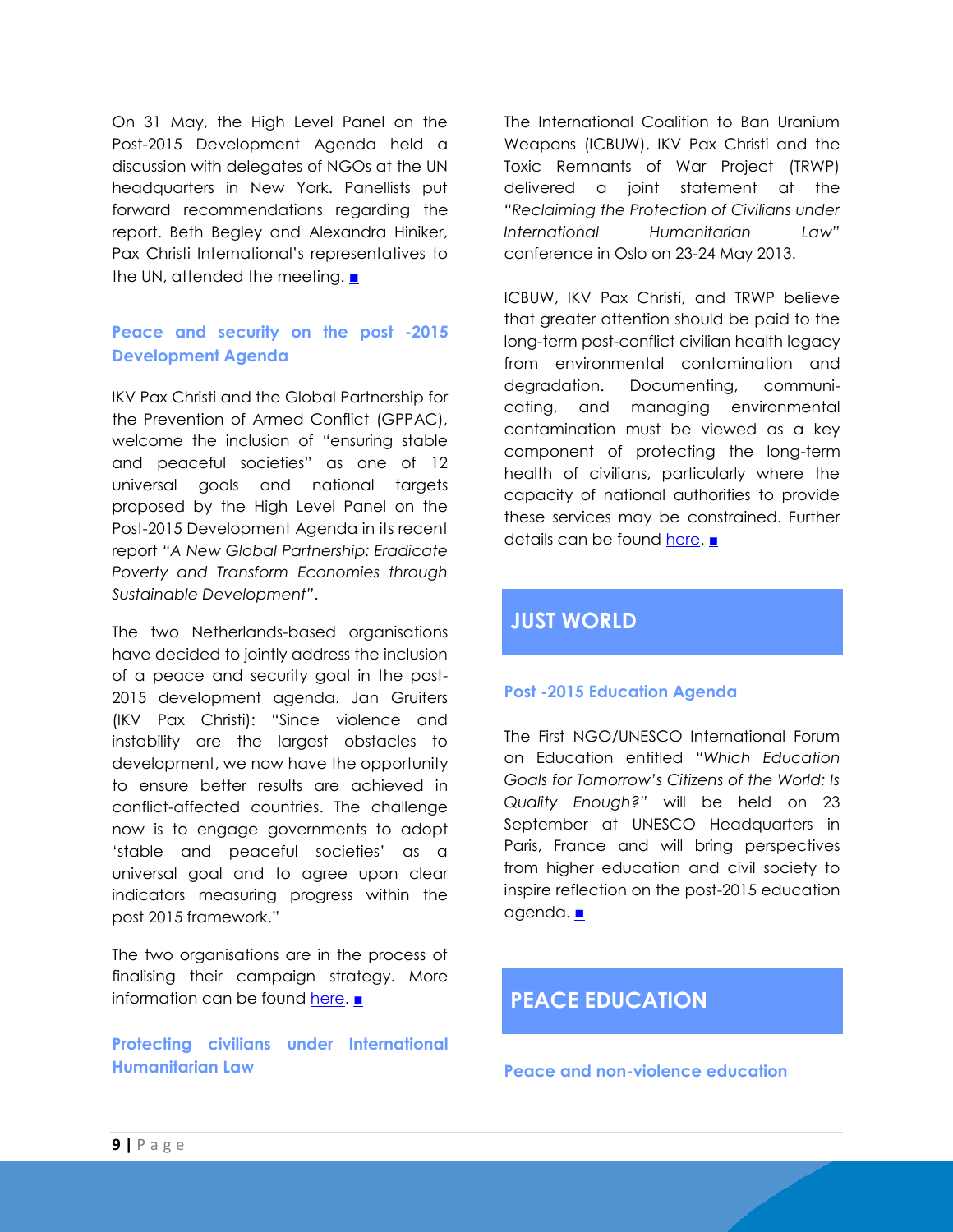A new publication is available from the International Network for a Culture of Nonviolence and Peace of which Pax Christi International is a member. It includes updates on the Network's international campaign for children's rights to a nonviolent education, as well as an overview of non-violence and peace initiatives, including calls for action, campaigns and events organised by the Network and its members around the world. Further details can be found [here.](http://us5.campaign-archive1.com/?u=43ba9aedafe80d4655240e219&id=d70689d017&e=4e4286ddae) [■](#page-0-0)

# **PEACE SPIRITUALITY**

### **The Spirituality of Transformative Justice and Democracy**

Bishop Kevin Dowling, Co-President of Pax Christi International, delivered a presentation on the spirituality of transformative justice and democracy during the Peace Spirituality Encounter organised by the International Secretariat in Warsaw, in May 2013.

In post-conflict situations after the end of a war and in all efforts to work for peace in situations of violence, what has become central to discussions over the past years has been a reflection on the numerous issues encompassed by 'Transitional Justice'. Transitional Justice emphasizes the centrality of *justice* as the cornerstone of both process and outcome of the transition time from conflict and violence. One objective is to create and nurture an environment where past evils and atrocities will never occur again. Transitional Justice equally speaks of the possibilities of justice for victims, the accountability of perpetrators responsible

for injustices, and of the process leading to reconciliation, where possible, and a decent society.

Catholic Social Teaching principles can bring a distinctive value to the broader conversation around Transitional Justice. Read the full contribution of Bishop Kevin Dowling [here.](http://archive.paxchristi.net/2013/2013-0226-en-gl-PS.pdf) [■](#page-0-0)

### **Peace House in Lourdes**

The Pax Christi Peace House in Lourdes will open its doors again this year from 10 July till 28 August. Volunteers are needed to welcome guests visiting the pilgrimage site of Lourdes. Should you wish to get involved, please contact the secretariat of Pax Christi France at: [pax.christi-france@paxchristi.fr](mailto:pax.christi-france@paxchristi.fr)**.** [■](#page-0-0)

# **ADVOCACY**

### **Sign the Petition: Don't let Syria Down**

Pax Christi International has joined a petition launched by Oxfam International calling on U.S. President Barack Obama and Russian President Vladimir Putin to make the longpromised Syria peace talks a reality. Signatories to this petition are calling for peace talks to happen urgently and for participation from all parties to the conflict, in order to make talks a success. To sign the petition, click <u>here</u>. <u>[■](#page-0-0)</u>

### **Committee of Religious NGOs at the UN**

Beth Begley, Pax Christi International representative at the United Nations in New York, was nominated as Secretary of the Bureau of the Committee of Religious NGOs